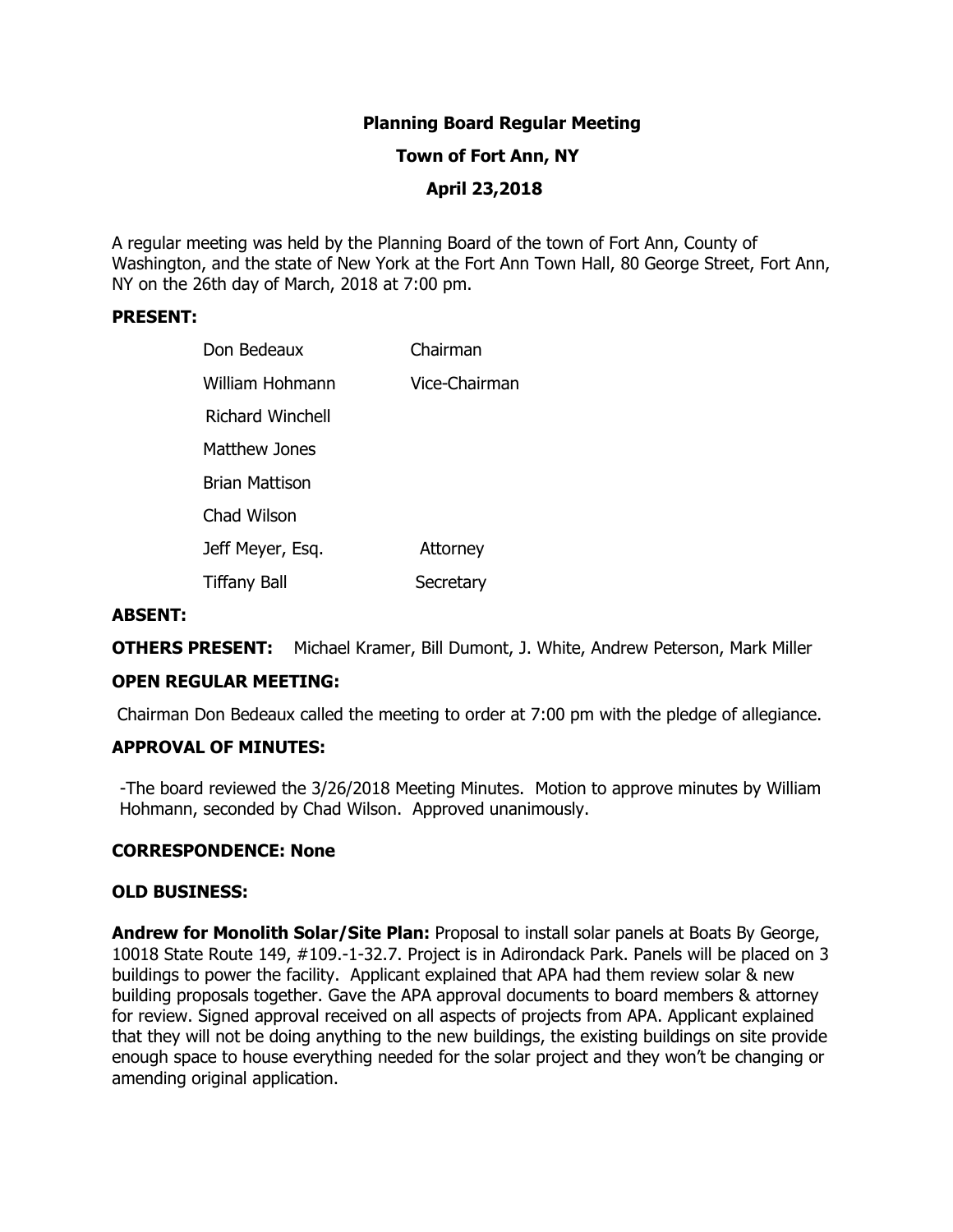William Hohmann made motion for public hearing, Brian Mattison seconded.

Vote: Ayes – 6 Nays – 0 Abstain-0

Board members explained to applicant that the town requires an assurity letter due to the length of time that has passed. Attorney Jeff Meyer requested a copy of solar ordinance be provided at May  $29<sup>th</sup>$  hearing.

**William Dumont: Boundary Line Adjustment, 1123 Brayton Rd/East Starbuck Lane:**  Applicant requesting to move boundary line to creek. Applicant brought map and explained that surveyer will be onsite in the coming days. Would like to extend lot. Board advised that creek be plotted on map to ensure any changes in the creek bed wouldn't effect the boundary line.

Bill Hohmann advised Mr. Dumont to have surveyor contact lawyer for verbiage that needs to be included on map. Don Bedeaux confirmed with Mr. Dumont that there would be enough road frontage for a second driveway for new owner.

**Simply Kambucha Taproom & Brewery – 297 Buttermilk Falls Road #109.-1-17.2 Site Plan Application:** Chairman Don Bedeaux announced public hearing. Mr. Kramer explained the upgrades of new well, waste water, and internal updates in addition to future plans for property to include a kambucha brewery, taproom, and light fair along with outdoor entertainment. Explained that they are starting with kambucha and may look to expand from there. Mr. Kramer explained that they didn't realize they needed to come to the planning board first, they had gone to the county first and began the process before being advised of the planning board's roll in the process. Mr. Kramer explained that they are right next to 149 and plan on only having tasteful, family friendly music with no more noise than that of normal traffic on route 149. No plans for overnight events, only utilizing 3.5 acres of premises. Brian Mattison inquired about signage. Mr. Kramer advised that he would be keeping current signage but updating. Chairman Don Bedeaux advised Mr. Kramer that he would need to go through APA to meet their guidelines for signage.

William Hohmann made motion to close public hearing, Matt Jones seconded.

Attorney Jeff Meyer read SAEF, William Hohmann made negative declaration and Chad Wilson Seconded

Vote: Ayes-5 Nays-0 Abstain-1

William Hohmann made motion to approve with no conditions, Richard Winchell seconded.

Vote: Ayes-5 Nays-0 Abstain-1

# **Miranda & Adam Lynch – 347 Goodman Rd #102-1-9.2- Subdivision Review:**

Board explained that right of way & who will maintain will need to be on deed. Attorney Jeff Meyer explained that a written agreement with language regarding continuing maintenance is required. Asked that they have their attorney call him for the information. Chairman Don Bedeaux advised that it be included on the mylar. Attorney